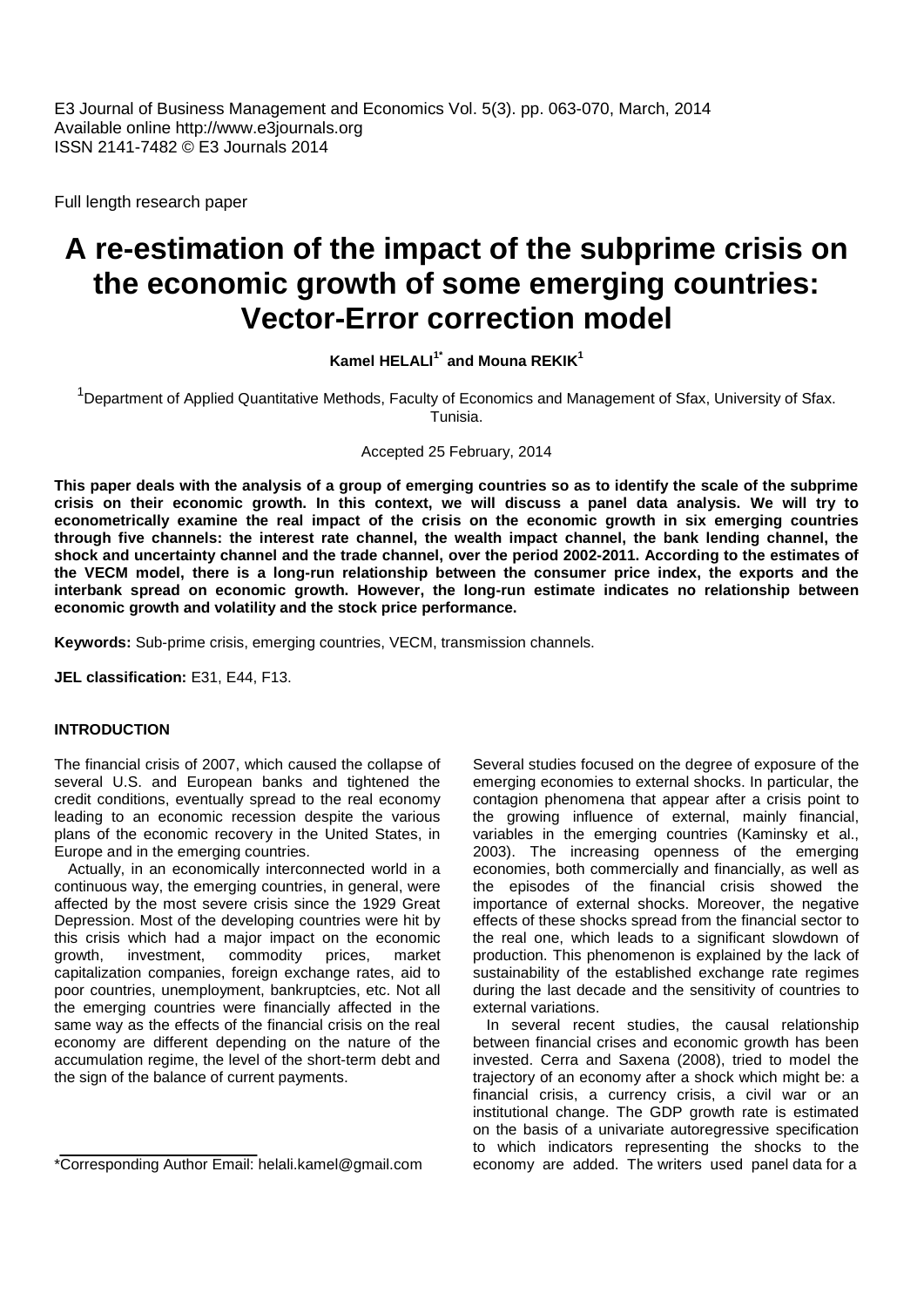large number of countries and showed that financial crises are accompanied by significant and persistent production losses and that a full return to production, on the trend level of the projected GDP before the crisis, is much unexpected.

De and Chiranjib (2011), attempted to analyze the impact of shocks of the global crisis on the Indian trade and industry. They used two models in their analysis: the panel data technique and the vector auto regression (VAR). The results of the panel estimation show that a change in the composition of trade is positively associated with a change in the composition of the manufacturing sector. Thus, the results of the VAR technique obtained by these authors indicate that the change in the composition of the industry responds significantly to exports to the United States, Japan, and the European Union in the crisis period.

By the same reasoning, Al Qaisi's research (2013), focused on the impact of the global financial crisis on the industrial sector in Jordan. Various financial ratios were estimated from the financial statements of the industrial firms for the period 2002-2008. The results showed that there was a negligible effect on the industrial sector in Jordan.

In this work, we discuss the problem of the impact of the subprime crisis on economic growth through several transmission channels. The objective of this paper is to identify the different transmission mechanisms of the financial crisis that affected the economic growth of six emerging countries. Given the limitations of the time series, the panel data are a particularly valuable source for the statistical analysis of the economic agents' behavior where approaches of the unit root tests and cointegration panel data are used. The analysis methodology consists in specifying an econometric model which explains the relationship between the transmission channels of the financial crisis and economic growth in the emerging countries. The use of this approach could be justified by the fact that, with the use of short-term relationships, causality tests and long-term estimates, the magnitude of the subprime crisis on economic growth in the emerging countries can be explained by different transmission channels. In what follows, we will develop, in a second section, the model and the applied data. In a third section, we will present the estimation results and the major conclusions.

### **MODEL AND VARIABLES**

To study the short-term relationship between the transmission channels of the financial crisis and economic growth, we estimate a vector error correction model (VECM). This model is a forced vector autoregression model used for the co-integrated and non stationary series. The VECM is built to minimize the behavior of the long-run relationships of the endogenous

variables to converge to their co-integrating equilibrium while allowing, at the same time, a short-run adjustment dynamics.

Although Pedroni's statistics of the co-integration test (1999) can be used to test the existence of a long-term relationship between the variables, they do not give an assessment within the VECM framework. The VECM "Vector Error Correction Model" Method is used to simultaneously several co-integration relationships in a co-integration system. In fact, there are several methods for the estimation of the co-integrating relationship between the variables in the model. Groen and Kleibergen (2003), presented the VECM in the following system:

$$
\Delta x_t = \mathbf{u} + \mathbf{u} \cdot t + \Pi \cdot x_{t-1} + \Gamma \cdot W_t + \mathbf{V}_t \tag{1}
$$

Let  $x_{it} = (x_{it}^1, x_{it}^2, ..., x_{it}^k)'$  be a vector of k variable I(1) for a number of individuals  $i = 1, \dots, N$  for the period  $t = 1, \cdots, T$  . Vector  $\mathsf{u} = (\mathsf{u}_1, \mathsf{u}_2, ..., \mathsf{u}_k)^\prime$  includes the individual effects  $N_k$  (supposed to be fixed) associated with each individual and each endogenous variable.

The vector includes the coefficients of the deterministic trend that are supposed to be different for each variable and for each individual. The matrix defines both the restoring forces and the co-integrating possible relationships. It is written as follows:

$$
\Pi_{Nk,Nk} = \begin{pmatrix} \Pi_{11} & \cdots & \Pi_{1N} \\ \cdots & \Pi_{ij} & \cdots \\ \Pi_{N1} & \cdots & \Pi_{NN} \end{pmatrix}
$$
 (2)

Where the  $_{ii}$  matrices have dimensions (k ;k). The  $W_t$ term represents the set of the items related to the dynamics of the short-term adjustment. Broadly speaking, it is necessary to introduce the same p number of lags for all the individuals in the panel. Hence, we will have:

$$
W_{t} = (\Delta x'_{1,t-1}, ..., \Delta x'_{1,t-p}, ..., \Delta x'_{N,t-1}, ..., \Delta x'_{N,t-p})
$$
 (3)

And

$$
\Gamma_{(Nk,Nkp)} = \begin{pmatrix} \Gamma_{11} & \dots & \Gamma_{1N} \\ \dots & \Gamma_{ij} & \dots \\ \Gamma_{N1} & \dots & \Gamma_{NN} \end{pmatrix}
$$
 (4)

Where the  $\frac{1}{10}$  matrices have dimensions (k;kp) and the individual vectors  $X_{i,t-p}$  of dimensions (k;1) which contain the first delayed differences of the k endogenous variables of individual i.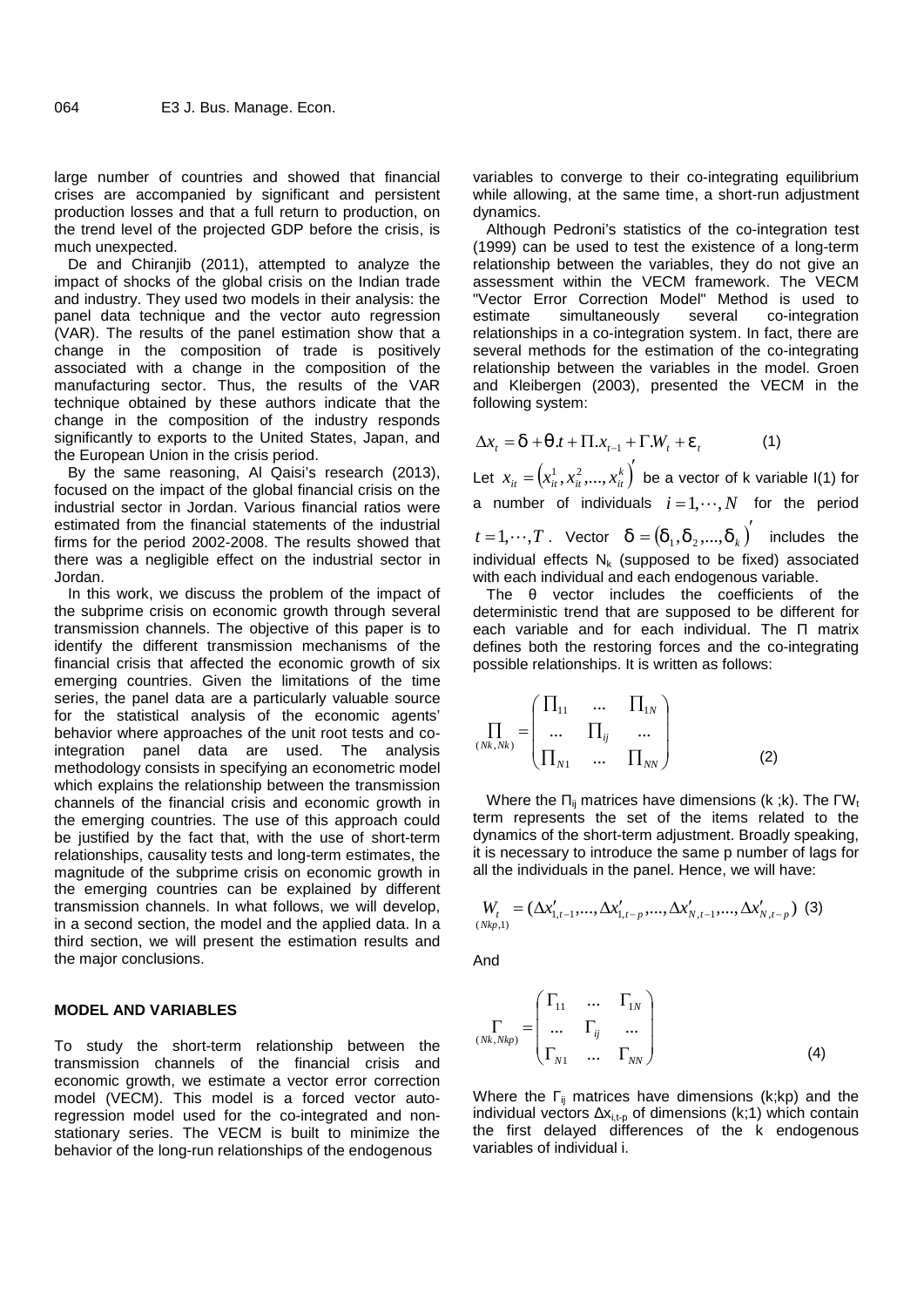The  $V_t = (V_{1t}, V_{2t},...,V_{Nt})'$  vector contains the N **Result**s vectors of individual residues  $V_{it} = (V_{1t}^1, ..., V_{Nt}^k)$  root tests a co-integration test and the i associated with <sup>k</sup> residues of each single VECM. With *<sup>t</sup>* an i.i.d  $(0, 1)$ . The matrix (non-diagonal block) is written as follows:

$$
\Omega_{(Nk,Nk)} = \begin{pmatrix}\n\Omega_{11} & \dots & \Omega_{1N} \\
\dots & \Omega_{ij} & \dots \\
\Omega_{N1} & \dots & \Omega_{NN}\n\end{pmatrix}
$$
\n(5) tests in  
\nand ran  
\nand ran  
\nFinally,

Where  $\mathbf{u}$  are the matrices that have (k;k) dimensions.

The choice of the variables and the study period was determined by the availability of the data in the selected period and for the studied six emerging countries: Brazil, Chile, China, Malaysia, Mexico and Turkey, over a period of 120 observations. The data were collected on a monthly basis between January 2002 and December 2011 and obtained, on the one hand, from the IMF and the OECD and, on the other hand, from the central banks of the studied countries. The selected variables are defined as follows:

- LIPI is the natural log of industrial production index that represents a proxy of economic growth.
- LIPC is the natural log of the consumer price index that represents the price variable.
- LEXP is the natural log of exports that represents the commercial channel.
- SPREAD is the difference between the 3-month interbank rate and that of the Treasury bills. In addition, it is an indicator of the difficulties of refinancing banks in times of a crisis. The "spread" interbank variable is therefore a proxy of the (quantitative) liquidity problems faced by banks in times of a crisis and therefore of the financial effect.
- Volatility is the stock price variable that is a proxy of uncertainty in the global economy which affects the spending decisions of the economic agents. It is calculated by the square residuals.
- Performance is the natural log of the changes of the stock prices that represent a proxy for the total wealth of the agents. In fact, the share prices are a good indicator of the wealth of the different private agents (companies, households and financial institutions).

Moreover, the decrease of the stock prices creates some difficulties in funding companies and depreciates the balance of companies and financial institutions whose assets are estimated at their market value. This situation penalizes the different investment projects.

#### **Results and interpretations**

 $k = (v_1^1, ..., v_{Nt}^k)$  In what follows, we will present three important steps: unit<br>
<u>Foot tests</u> a co-integration test and the model estimates.  $V_{it} = (V_{1t}^1, ..., V_{Nt}^k)$  root tests, a co-integration test and the model estimates.  $\Omega_{_{N1}}$  ...  $\Omega_{_{NN}}$   $)$   $\hspace{1.6cm}$   $\hspace{1.6cm}$   $\hspace{1.6cm}$   $\hspace{1.6cm}$   $\hspace{1.6cm}$   $\hspace{1.6cm}$   $\hspace{1.6cm}$   $\hspace{1.6cm}$   $\hspace{1.6cm}$   $\hspace{1.6cm}$   $\hspace{1.6cm}$   $\hspace{1.6cm}$   $\hspace{1.6cm}$   $\hspace{1.6cm}$   $\hspace{1.6cm}$   $\hspace{1.6cm}$   $\$  $\Omega_{ij}$  ...  $\blacksquare$  $\Omega_{11}$  ...  $\Omega_{1N}$   $\Big)$  tests in order to find out the best statistical specification As far as the unit root tests are concerned, we will be dealing with the tests of Levin et al. (2002), and Im et al. (2003). For the co-integration tests, we will go back to the tests of Pedroni (2004), and Westerlund (2007). Using the Panel data, we find it advisable to apply a number of of our model. Therefore, we will apply the tests of fixed relationship between economic growth and the transmission channels of the financial crisis through the use of a VECM model.

> Before estimating our basic model, we think it is necessary to test the stationarity of the selected variables. We actually refer to the LLC and IPS tests which are based on the assumption of no autocorrelation of residuals. Table 1 shows the different results obtained in our panel data of the unit root tests.

> The LLC and IPS tests made us conclude that the IPI, CPI and EXP variables are not stationary in levels. These tests indicate that these three variables are integrated of order 1, while the SPREAD, Performance and Volatility variables are stationary in levels. The tests reject the null hypothesis of the unit root. Therefore, these variables are integrated of order 0. However, all the variables are stationary in first differences. In this regard, we will test the existence of one or more co-integrating relationships between the considered variables.

> On the basis of the results of the panel unit root, the purpose of the co-integration tests on the heterogeneous panel data developed by Pedroni (2004), is to understand the fact that there is no co-integration null hypothesis for both heterogeneous and homogeneous panels. It is clear, from Pedroni's test estimates in Table 2, that there is at least one co-integrating relationship checked by one of the seven test statistics. Actually, the statistics "PP- Statistical Panel" could successfully exceed the three models.

> According to this test, we cannot assert the existence of a long-run relationship between the variables. For this reason, we opted for a second test to confirm or infirm the existence of this co-integrating relationship. The test considered here is that of Westerlund (2007). Indeed, the results of the four test statistics are shown in Table 3 below. Among the four statistics, two, such as Ga and Pa, are in favor of the existence of a co-integrating relationship.

> In general, we can say that there is a co-integrating relationship between the variables of the basic model. Therefore, we chose to use the vector error correction model (VECM) to check if there is a causal relationship between the considered variables. The results of the fixed effect test are shown in Table 4. At 5%, Fisher's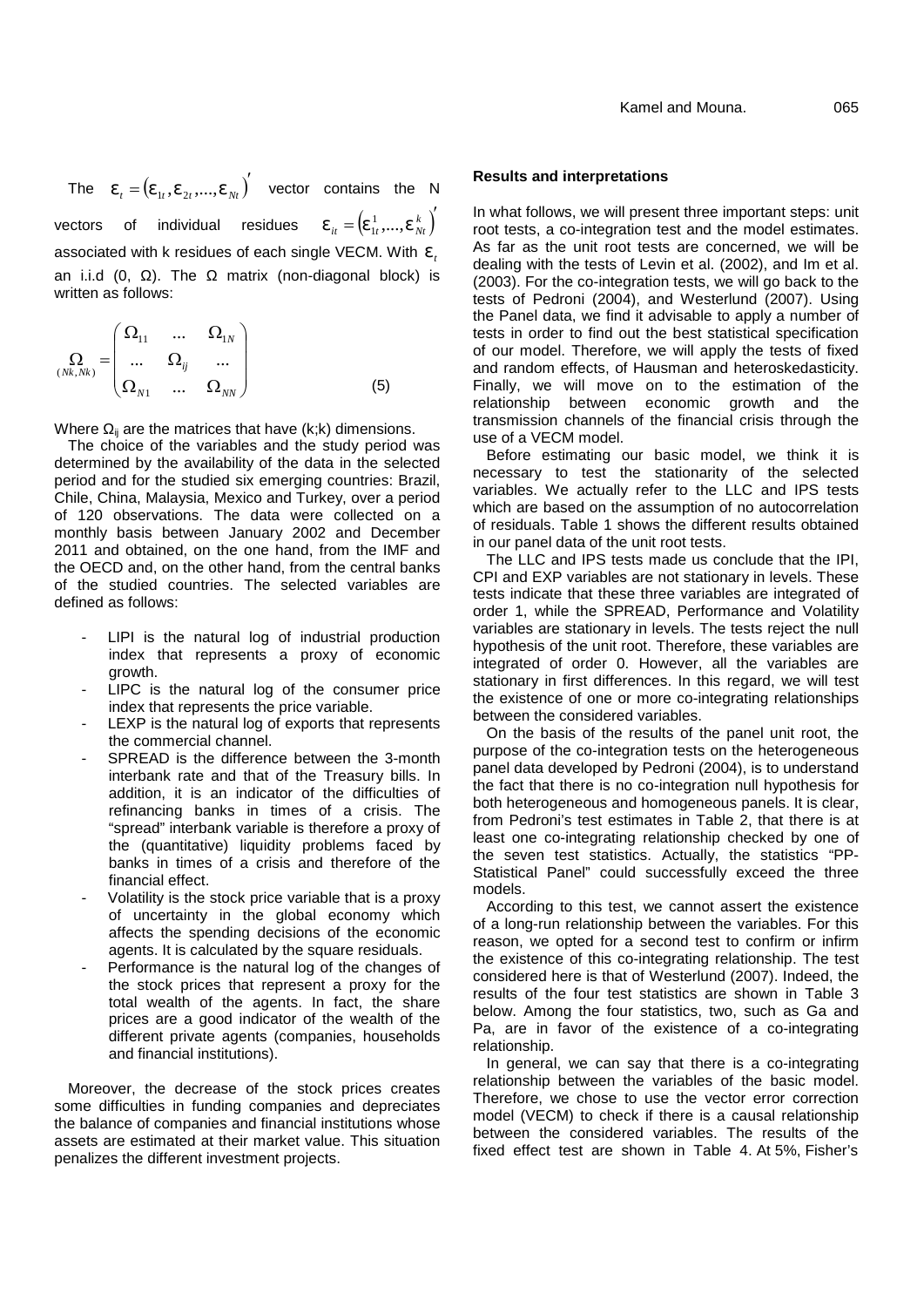|                  |                      |                      |                      | <b>LLC</b>      |                       |                 |                      |             | <b>IPS</b>          |             |
|------------------|----------------------|----------------------|----------------------|-----------------|-----------------------|-----------------|----------------------|-------------|---------------------|-------------|
| <b>Variables</b> |                      | In level             |                      |                 | In first difference   |                 | In level             |             | In first difference |             |
|                  | <b>ACAT</b>          | <b>ACST</b>          | <b>SCST</b>          | <b>ACAT</b>     | <b>ACST</b>           | <b>SCST</b>     | <b>ACAT</b>          | <b>ACST</b> | <b>ACAT</b>         | <b>ACST</b> |
| <b>LIPI</b>      | $-2.64^{\circ}$      | $-2.24^{b}$          | 2.45                 | $-34.9^{a}$     | $-31.6^a$             | $-29.4^a$       | $-5.2^a$             | $-4.93a$    | $-33.8^{a}$         | $-32.08a$   |
|                  | (0.004)              | (0.012)              | (0.993)              | (0.000)         | (0.000)               | (0.000)         | (0.000)              | (0.000)     | (0.000)             | (0.000)     |
|                  | $-4.11a$             | $-2.26^{b}$          | 6.32                 | $-13.4^a$       | $-12.1^a$             | $-10.1^a$       | $-4.40a$             | 1.24        | $-13.6^a$           | $-13.9^{a}$ |
| <b>LIPC</b>      | (0.000)              | (0.011)              | (1.000)              | (0.000)         | (0.000)               | (0.000)         | (0.000)              | (0.894)     | (0.000)             | (0.000)     |
|                  | $-0.46$              | $-2.81$ <sup>a</sup> | 3.99                 | $-26.0^a$       | $-24.41$ <sup>a</sup> | $-30.2^a$       | $-1.46^{\circ}$      | $-0.59$     | $-27.8^a$           | $-26.7^a$   |
| <b>LEXP</b>      | (0.319)              | (0.002)              | (1.000)              | (0.000)         | (0.000)               | (0.000)         | (0.071)              | (0.276)     | (0.000)             | (0.000)     |
|                  | $-6.48$ <sup>a</sup> | $-4.69^a$            | $-4.31$ <sup>a</sup> | $-33.4^{\circ}$ | $-30.1^a$             | $-28.1^a$       | $-6.94$ <sup>a</sup> | $-6.14^a$   | $-28.5^a$           | $-27.6^a$   |
| <b>SPREAD</b>    | (0.000)              | (0.000)              | (0.000)              | (0.000)         | (0.000)               | (0.000)         | (0.000)              | (0.000)     | (0.000)             | (0.000)     |
|                  | $-20.4^{\circ}$      | $-18.4^a$            | $-17.4^a$            | $-20.9^a$       | $-19.7^a$             | $-25.8^{\circ}$ | $-17.3^{a}$          | $-17.3^{a}$ | $-27.6^{\circ}$     | $-26.9^{a}$ |
| Volatility       | (0.000)              | (0.000)              | (0.000)              | (0.000)         | (0.000)               | (0.000)         | (0.000)              | (0.000)     | (0.000)             | (0.000)     |
|                  | $-21.2^a$            | $-19.3^a$            | $-20.8^{\circ}$      | $-13.0^a$       | $-13.0^a$             | $-28.1^a$       | $-20.5^{\circ}$      | $-20.3^a$   | $-28.5^a$           | $-27.7^a$   |
| Returns          | (0.000)              | (0.000)              | (0.000)              | (0.000)         | (0.000)               | (0.000)         | (0.000)              | (0.000)     | (0.000)             | (0.000)     |

**Table 1:** The results of the unit root tests

Note: (a), (b) and (c) show significance respectively at 1%, 5% and 10%. AC: with a constant, SC: without a constant, AT: with a trend, ST: with a trend. The p-value in (.).

| <b>Statistics</b>      | <b>ATAC</b>            | <b>STAC</b>             | <b>STSC</b>             |
|------------------------|------------------------|-------------------------|-------------------------|
|                        | $-0.478$               | 0.741                   | $-1.629$                |
| V-statistical panel    | (0.683)                | (0.229)                 | (0.948)                 |
|                        | $-8.089$ **            | $-7.813$ <sup>***</sup> | $-1.533$                |
| Rho-Statistical panel  | (0.000)                | (0.000)                 | (0.062)                 |
|                        | $-8.238$               | $-7.396$ ***            | $-2.448$ <sup>***</sup> |
| PP- Statistical panel  | (0.000)                | (0.000)                 | (0.007)                 |
|                        | $-1.279$ <sup>*</sup>  | $-1.823$                | $-0.227$                |
| ADF- Statistical panel | (0.097)                | (0.034)                 | (0.410)                 |
|                        | $-8.991$ <sup>**</sup> | $-9.158$ ***            | $-1.297$                |
| Rho-Statistical group  | (0.000)                | (0.000)                 | (0.097)                 |
|                        | $-8.987***$            | $-8.883$ ***            | $-2.564$ <sup>-1</sup>  |
| PP- Statistical group  | (0.000)                | (0.000)                 | (0.000)                 |
|                        | $-2.924$ <sup>*</sup>  | $-2.189$                | $-0.382$                |
| ADF- Statistical group | (0.001)                | (0.014)                 | (0.351)                 |
|                        |                        |                         |                         |

| <b>Table 2:</b> The results of Pedroni's co-integration test (2004) |
|---------------------------------------------------------------------|
|---------------------------------------------------------------------|

Notes: `, ``, ``` Significance at 10%, 5%, and 1%.

| <b>Table 3:</b> The results of Westerlund's co-integration |  |
|------------------------------------------------------------|--|
| test (2007)                                                |  |

| <b>Statistics</b> | <b>Coefficients</b> | P-value      |
|-------------------|---------------------|--------------|
| Gt                | $-2.995$            | 0.185        |
| Ga                | $-21.223$           | ***<br>0.032 |
| Pt                | $-6.889$            | 0.160        |
| Ра                | $-18.039$           | ***<br>0.024 |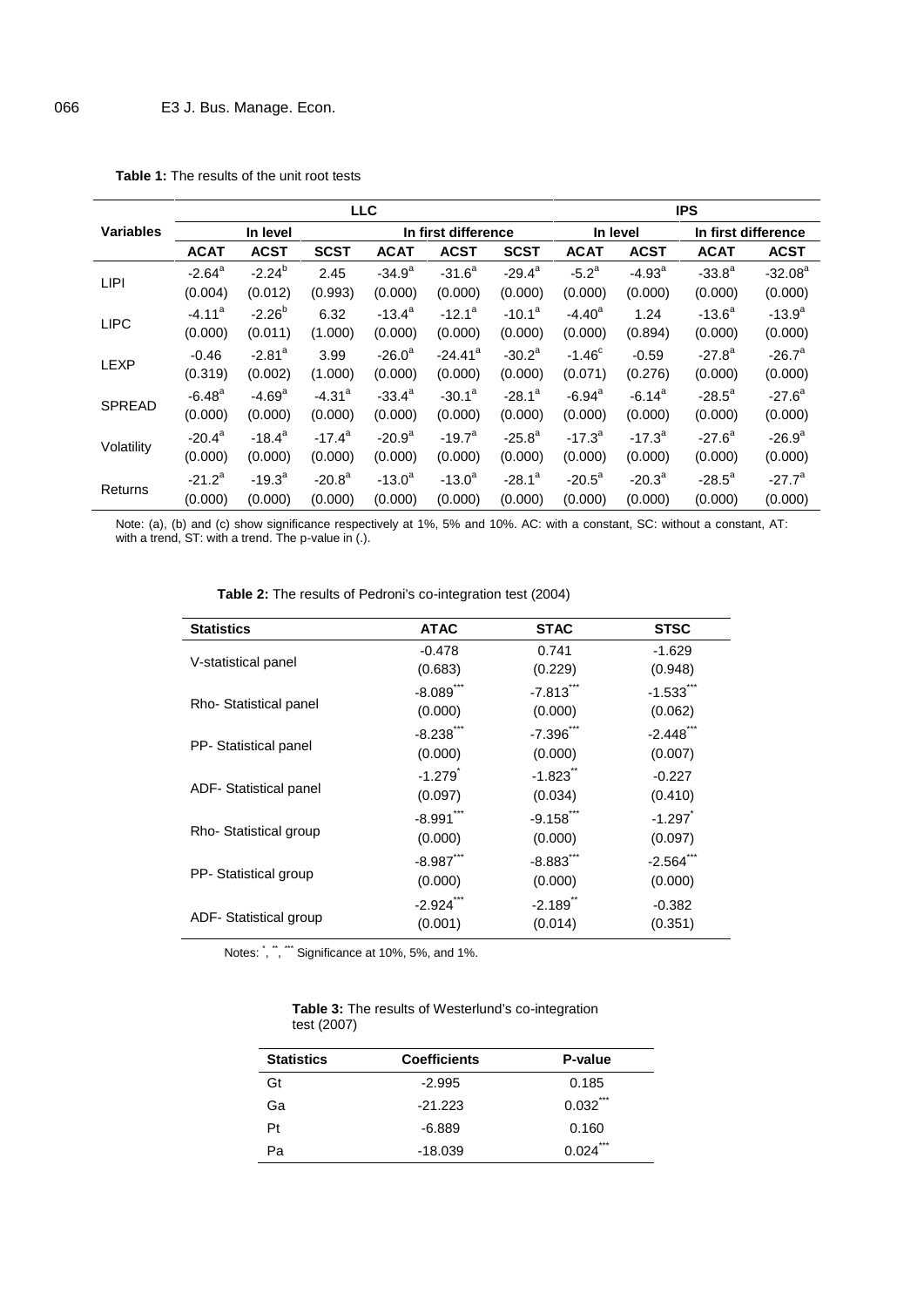|                   | <b>Fixed effects</b> |                | <b>Random effects</b> |      |  |
|-------------------|----------------------|----------------|-----------------------|------|--|
| Model             | Empilé               | LSDV           | LM'                   | ∟M'  |  |
| <b>SCR</b>        | 3.71                 | 2.64           | 0.00                  | 0.00 |  |
| Dl                | 714                  | 709            |                       |      |  |
| <b>Statistics</b> |                      | $F^c = 71.333$ | $M^G = 2$             |      |  |

#### **Table 4:** Tests of fixed and random effects

**Table 5:** Test of serial correlation

|                                 | Value   | Asymptotic distribution | <b>Critical value</b> | <b>Decision</b> |
|---------------------------------|---------|-------------------------|-----------------------|-----------------|
| LM test ( <i>fixed effect</i> ) | 516.530 | N(0,1)                  | 2.40                  | CS+             |
| LM test (joint)                 | 56.879  | $t^2$                   | 9.26                  | $CS+$           |
| DW test                         | 0.19    | $dl = 1.81$             | $du = 1.83$           | CS+             |

Notes: CS +: represents the existence of a positive Serial Correlation. Bhargava et al. (1982).

**Table 6:** Estimation of the Rho values of the six countries

| <b>Rho</b>                          |  |  |  |
|-------------------------------------|--|--|--|
| Value 0.77 0.71 0.92 0.92 0.93 0.75 |  |  |  |

| <b>Table 7:</b> Estimation of the final fixed effect model |  |
|------------------------------------------------------------|--|
|------------------------------------------------------------|--|

| <b>Variables</b> | <b>Estimated value</b> | <b>Robust standard deviation</b> | <b>T</b> Student | P-values     |
|------------------|------------------------|----------------------------------|------------------|--------------|
| <b>IPC</b>       | 0.267                  | 0.028                            | 9.38             | ***<br>0.000 |
| <b>EXP</b>       | $-0.083$               | 0.010                            | $-8.09$          | ***<br>0.000 |
| <b>SPREAD</b>    | $-0.001$               | 0.000                            | $-1.46$          | 0.148        |
| Volatility       | $4.63e^{-6}$           | $3.94e^{-6}$                     | 1.17             | 0.243        |
| Returns          | $-0.000$               | 0.000                            | $-0.85$          | 0.398        |
| Constant         | 4.158                  | 0.165                            | 25.39            | ***<br>0.000 |
| F(10, 119)       |                        | 151.09                           | 0.000            |              |

tabulated statistics shows a high value of the F statistics, which leads to the rejection of the null hypothesis in favor of the fixed effect model.

The LM test of Breusch and Pagan (1980), is designed to test the random effect. At 5%, we reject the null hypothesis in favor of the random effect model per group. However, the null hypothesis of the random effect per period is accepted for the pooled model. Regarding the heteroscedastic random double effect model, the null hypothesis of having zero variances for both the individuals and periods is largely rejected at 2 degrees of freedom. As inferred from the above two tests, the Hausman test (1978), is in favor of the fixed effect test where the Hausman statistics (157.17) rejects the null hypothesis with a significance level of 1%.

Durbin-Watson's test is applied to the first-order serial correlation, whereas the LM test is applied to check if there is a positive serial correlation in the panel data. While the latter test statistics exceeds the critical value and, hence, the former test statistics "DW" is below the lower critical value showing that there is a serial correlation in the model (Table 5).

At 1%, the obtained value rejects the null hypothesis of homoscedasticity (LM =  $857.06$ ). There is a large error heteroscedastic regression. Due to this high regression. Due to this high heteroscedasticity, we calculate the rho value for each variable (Table 6). It is clear from the table that there is a large problem of heteroscedasticity. From these results, we can deduce the final estimate of the fixed effect model shown in the following Table 7.

The main results existing in this table show that if we increase the consumer price index by 1%, this will lead to an increase of economic growth by 0.267%, if we know that this result is statistically significant at 1% and has a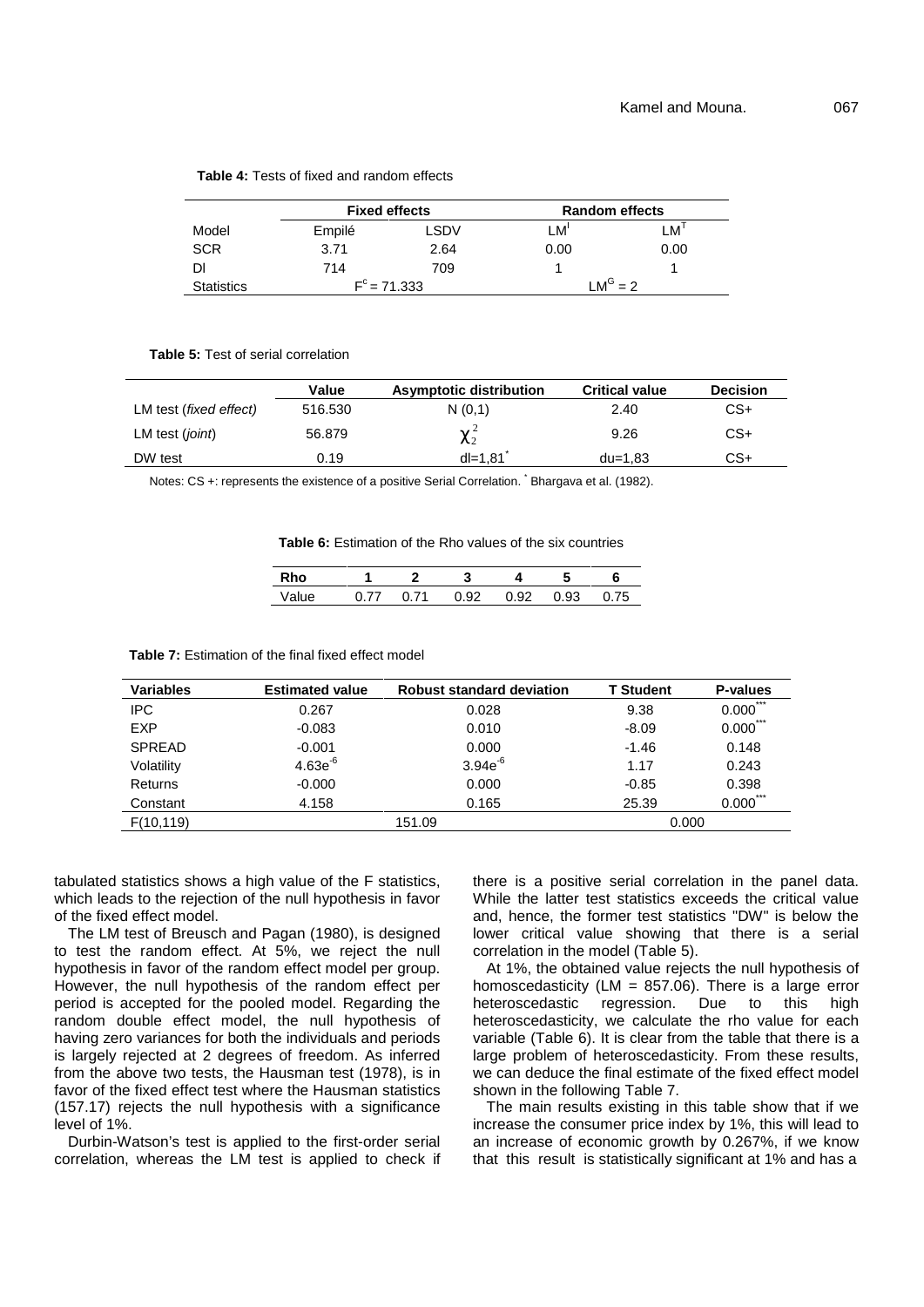|  |  |  | Table 8: Granger causality panel test |  |
|--|--|--|---------------------------------------|--|
|--|--|--|---------------------------------------|--|

| <b>Variables</b> | <b>LIPI</b> | <b>LIPC</b>  | <b>LEXP</b> | <b>SPREAD</b> | <b>Volatility</b> | <b>Returns</b> | <b>Error correction term</b> |
|------------------|-------------|--------------|-------------|---------------|-------------------|----------------|------------------------------|
|                  |             | 20.75        | 17.51       | 18.85         | 16.12             | 9.11           | $***$<br>$-0.009$            |
| <b>LIPI</b>      |             | (0.054)      | (0.131)     | (0.092)       | (0.185)           | (0.693)        | $(-5.489)$                   |
|                  | 16.26       |              | 21.65       | 14.84         | 0.80              | 6.39           | $-0.001$                     |
| <b>LIPC</b>      | (0.179)     |              | (0.041)     | (0.250)       | (1.000)           | (0.894)        | $(-1.613)$                   |
|                  | 3.47        | ***<br>25.08 |             | 6.72          | 5.86              | 16.69          | $-0.019$                     |
| <b>LEXP</b>      | (0.991)     | (0.014)      |             | (0.875)       | (0.922)           | (0.161)        | $(-3.423)$                   |
|                  | 19.31       | 4.00         | 23.26       |               | 5.78              | 8.56           | $0.100^{-}$                  |
| <b>SPREAD</b>    | (0.081)     | (0.983)      | (0.025)     |               | (0.926)           | (0.740)        | (2.099)                      |
|                  | 10.86       | 0.877        | 6.66        | 3.68          |                   | 8.67           | $-19.542$                    |
| Volatility       | (0.450)     | (1.000)      | (0.879)     | (0.988)       |                   | (0.730)        | $(-0.664)$                   |
|                  | 49.50       | 9.46         | 18.42       | 25.69         | 5.11              |                | 2.460                        |
| Returns          | (0.000)     | (0.662)      | (0.103)     | (0.011)       | (0.954)           |                | (5.853)                      |

confidence level more than 99%. On the contrary, exports negatively affect economic growth, that is, if we increase them by 1%, this will reduce economic growth by 0.083%. This result is statistically significant at the threshold of 5%.

Let us move now to the results of the causality test of Granger and the long-term panel estimates. In fact, the search for the maximum number of lags in the 6-variable model VAR, through the use of the AIC and SBC criteria, confirms that there is a maximum number of lags equal to 12. The following step is to identify the causality direction through the use of the VECM model. Actually, in Table 8, we present the different results of the causality panel test in the Granger sense.

According to the results reported in Table 8 above, in the Granger sense, there are:

- An apparent relationship between economic growth and the interbank spread has a positive and statistically significant impact on economic growth. Moreover, causality is noticed between economic growth and the stock price returns.
- An important causality between the CPI and economic growth. Indeed, economic growth has a positive and significant effect on the consumer price index. Similarly, causality is noticed between the CPI and exports.
- A clear relationship is also noticed between the exports and the CPI. This means that the consumer price index can affect the exports. Moreover, it seems that there is a causal link between the SPREAD and the exports.
- A final causal link is noticed between economic growth and the interbank spread. This indicates that economic growth causes the interbank spread. In addition, there is a causal link between the interbank spread and the stock price returns.
- The analysis of the impulse response functions to predict the reaction of economic growth in the

emerging economies to shocks on the endogenous variables (Figure 1) helps us acquire the following information:

- The rise of the consumer price index has contributed positively to economic growth. This effect has been stable throughout the period.
- The impulse response function shows that the impact of a negative shock through exports will have a negative effect on economic growth. This effect appeared from the fifth year and continued until the end of the period.
- The interbank spread has no long-term effect on economic growth.
- The impact of a decrease of the stock price volatility is certainly negative on economic growth. This effect seems to negative throughout the period.
- A positive shock through the stock price returns will have a positive effect on economic growth. However, this effect continues to be stable and growing.

The estimated long-term relationship in panel (Table 9) shows that only the CPI, EXP and SPREAD variables have a significant impact on economic growth. Actually, on the basis of this estimate, we found a positive and significant effect between economic growth and the consumer price index.

Emerging countries found themselves at the risk of higher inflation during the financial crisis. To avoid this risk, central banks in the emerging countries raise the interest rates. Consequently, the rise in the interest rates causes the demand and subsequently production to drop, the thing which hampers economic growth.

However, we can say that there is a relationship between economic growth and the interbank spread which is negative and significant. Therefore, it seems clear that the interbank market is an important vector of the transmission mechanisms of financial stress in the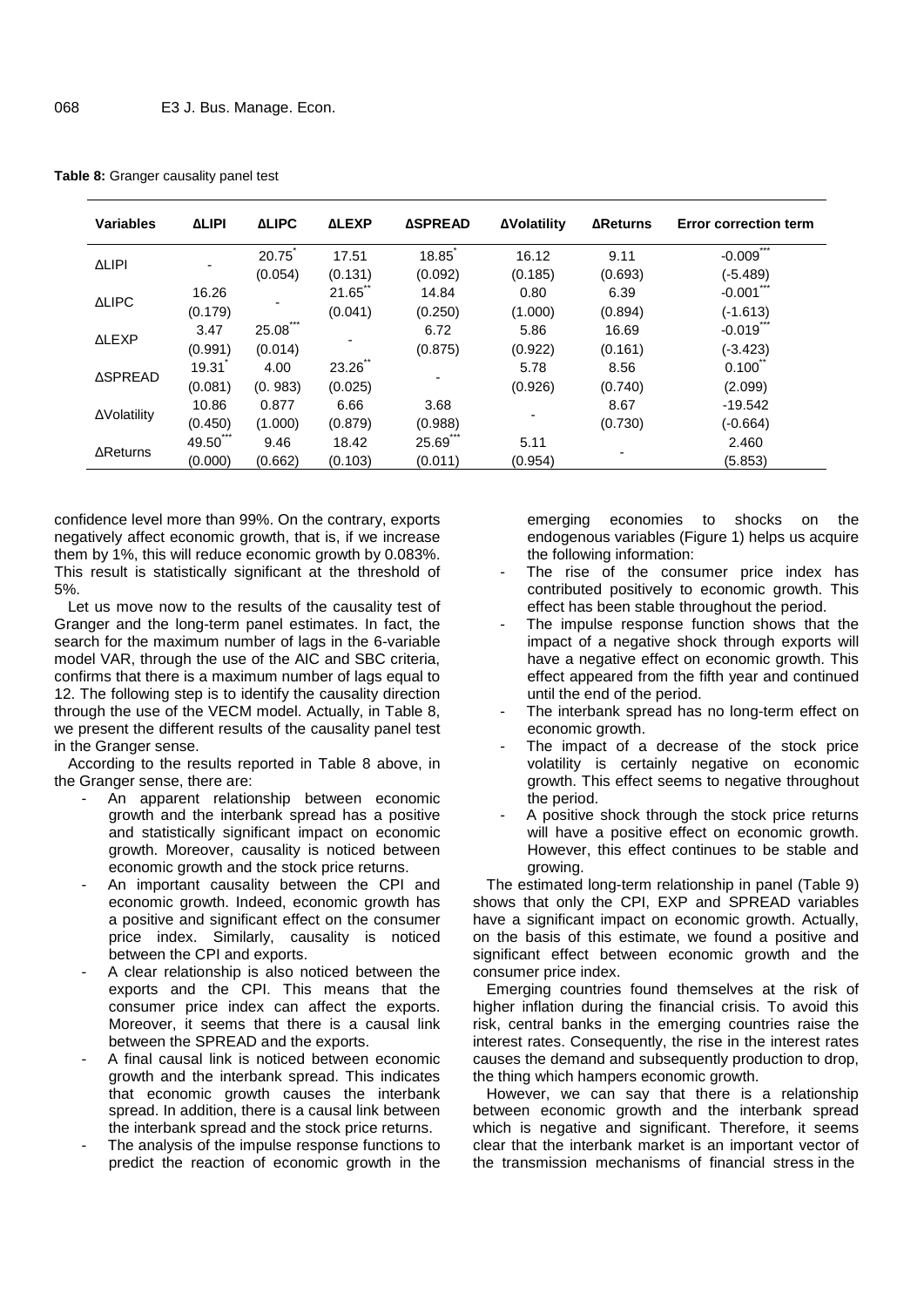

**Figure 1:** The impulse response functions

| Dependent variables | <b>LIPI</b>    | <b>LCPI</b>    | <b>LEXP</b>       | <b>SPREAD</b>            | <b>Volatility</b> | <b>Returns</b> |
|---------------------|----------------|----------------|-------------------|--------------------------|-------------------|----------------|
| LIPI                |                | $***$<br>1.049 | $***$<br>$-1.006$ | $***$<br>2.155           | 163.48            | $-0.066$       |
|                     |                | (0.000)        | (0.000)           | (0.000)                  | (0.216)           | (0.974)        |
| <b>LIPC</b>         | $***$<br>0.884 |                | 3.063             | $-3.889$ <sup>***</sup>  | $-179.63$         | 1.077          |
|                     | (0.000)        |                | (0.000)           | (0.000)                  | (0.212)           | (0.628)        |
| <b>LEXP</b>         | 0.052          | $-0.020$       |                   | 0.849                    | 13.231            | $-0.383$       |
|                     | (0.000)        | (0.000)        |                   | (0.000)                  | (0.484)           | (0.189)        |
| <b>SPREAD</b>       | $-0.008$ ***   | $0.005$ ***    | $0.106$ ***       |                          | $-0.059$          | 0.010          |
|                     | (0.000)        | (0.003)        | (0.000)           |                          | (0.992)           | (0.915)        |
| Volatility          | $-1.21e^{-5}$  | $-1.31e^{-5}$  | $-5.18e^{-5}$     | $-1.85e^{-6}$<br>(0.992) |                   | $-0.001$       |
|                     | (0.212)        | (0.216)        | (0.484)           |                          |                   | (0.017)        |
| Returns             | 0.000          | $-2.23e^{-5}$  | $-0.006$          | 0.001                    | $-5.748$          |                |
|                     | (0.628)        | (0.947)        | (0.189)           | (0.915)                  | (0.017)           |                |

**Table 9:** Long run panel relationship

emerging countries. The magnitude of this transmission is related to the depth of the financial ties between the developed and the emerging countries.

The stock market does not affect the economic growth of the emerging countries. Neither the stock price volatility nor the returns on the stock prices has a significant effect on economic growth. In other words, the long-term estimation indicates no long-term relationship between economic growth and the stock market variables. Nevertheless, the results suggest a negative and significant relationship between long-term volatility

and the stock price returns. This result can be explained by the interdependence of the stock markets in these countries.

#### **Conclusion**

Our key results indicate that emerging countries are expected to take political and economic measures to alleviate the negative effects of the subprime crisis on economic growth. To conclude, we can say that our